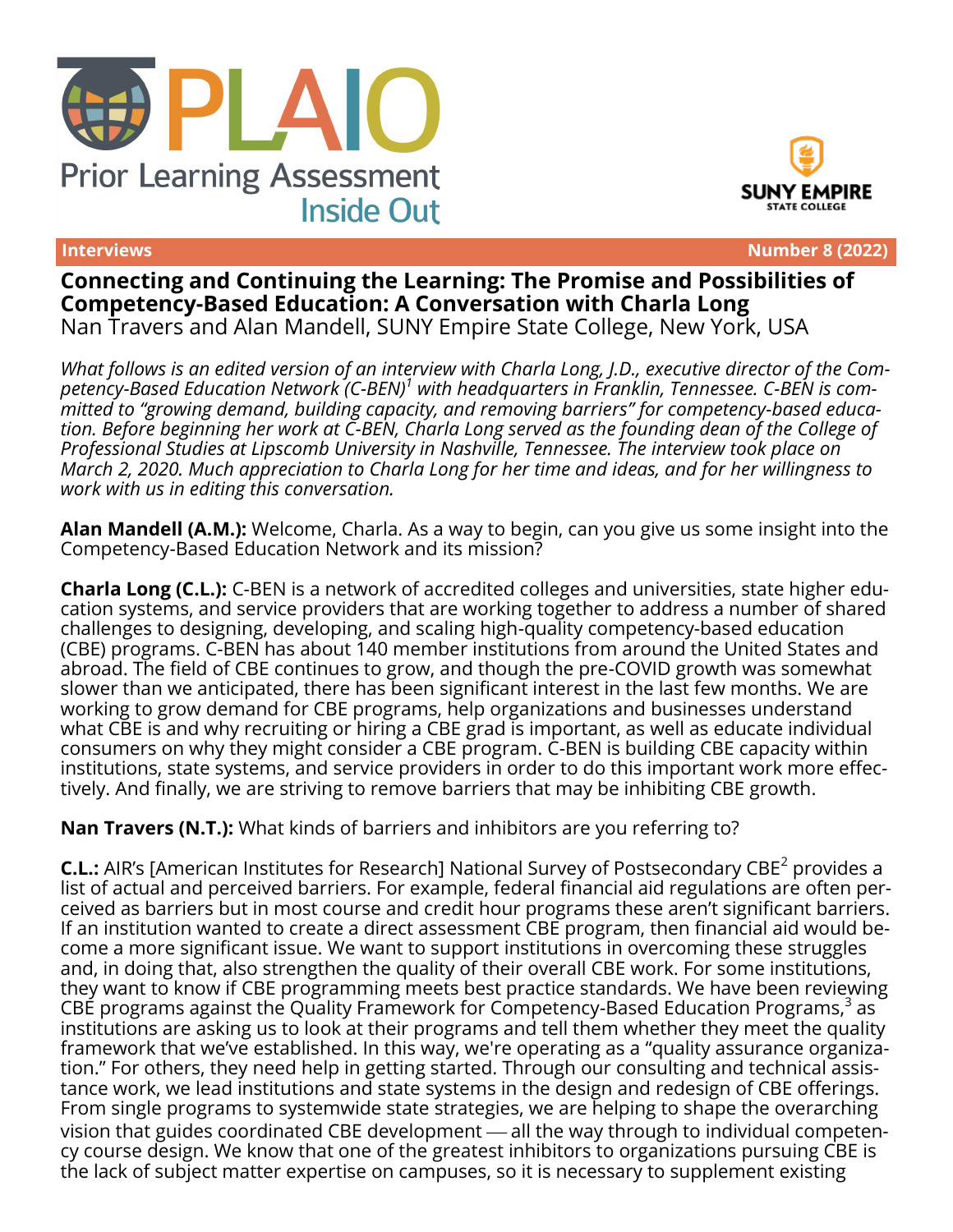expertise and build additional competence on all things CBE within organizations. Finally, I want to add that through our annual conference, CBExchange, $4$  which is open to all higher education institutions and training providers, we release new resources based on what those in the field have told us would be helpful in the design or scale-up of programs.

**A.M.:** For those who might not be as familiar with the world of competency-based education, could you briefly describe the theory and its practices?

**C.L.:** CBE is focused on actual student learning and the application of that learning, rather than the time you spend in class or on materials. In a CBE model, a learner's progress is measured by the individual's demonstration of "competence." Through a system of rigorous assessment, the learner shows that they've mastered the required knowledge, skills, abilities, and intellectual behaviors that one would expect from the holder of a particular credential. In practice, credentials have been backwardly designed, meaning that the institution answers the question: What does that person need to know and be able to do if they are the bearer of that credential? It doesn't matter if the credential is a micro-credential or a doctoral program — the question remains the same. Once the institution has determined what the person must know and be able to do, the institution can answer other questions like: How am I going to assess them on that material and how am I going to teach to this level of performance?

**N.T.:** Why do you think competency-based education is important in terms of our thinking, not just about our current situation but about the future needs of education?

**C.L.:** I can answer that question through multiple lenses, but I'd like to start with the learner lens. With a competency-based approach to education, we adopt a more positive dialogue with learners about the competencies they already have. We start by talking with the learner about what they know and can do. Everybody brings something to the table, and so our ability to look at a learner and acknowledge the competencies they already possess builds the learner up. Contrast that with other approaches such as: "I see you have never taken any college classes" or "Wow, the best grade you ever earned was a C" or "You have *zippo* to work with." Looking at a learner through a competency lens is far more empowering to learners who are not well served in today's model. I was recently working with faculty from a community college and helping them write their competency statements when I pointed out the importance of beginning with "I can. …" This approach helps learners articulate what they know and can do and the dispositions they can demonstrate to potential or current employers. This helps students see the immediate applicability of their learning to their personal and professional lives. How empowering is that? That's one big learner benefit of CBE.

**A.M.:** Yes, this can really be powerful for the learner and the bigger picture of higher education, as well.

**C.L.:** Higher education needs to be able to connect what we do to issues and problems beyond the academic setting. We have labor shortages in America; we have a lot of people who have the wrong skills for the jobs that are available in today's economy. We are an increasingly digital economy, and yet we have people poorly equipped for it. I think higher education plays a role in helping to solve the workforce challenges that exist in America, and one way we can do this is to use a language that resonates with business and industry. The language of competencies can serve as the basis for forming connections between workforce needs (i.e., hiring, training and development, succession planning) and academic programming (e.g., degree programs, micro-credentials, continuing education offerings). It is important that those in higher education use the language used by those in industry. Not only does this make the academy more approachable, but it can allow us to bring expertise and insight to some of the toughest workforce and employment challenges that exist in America today.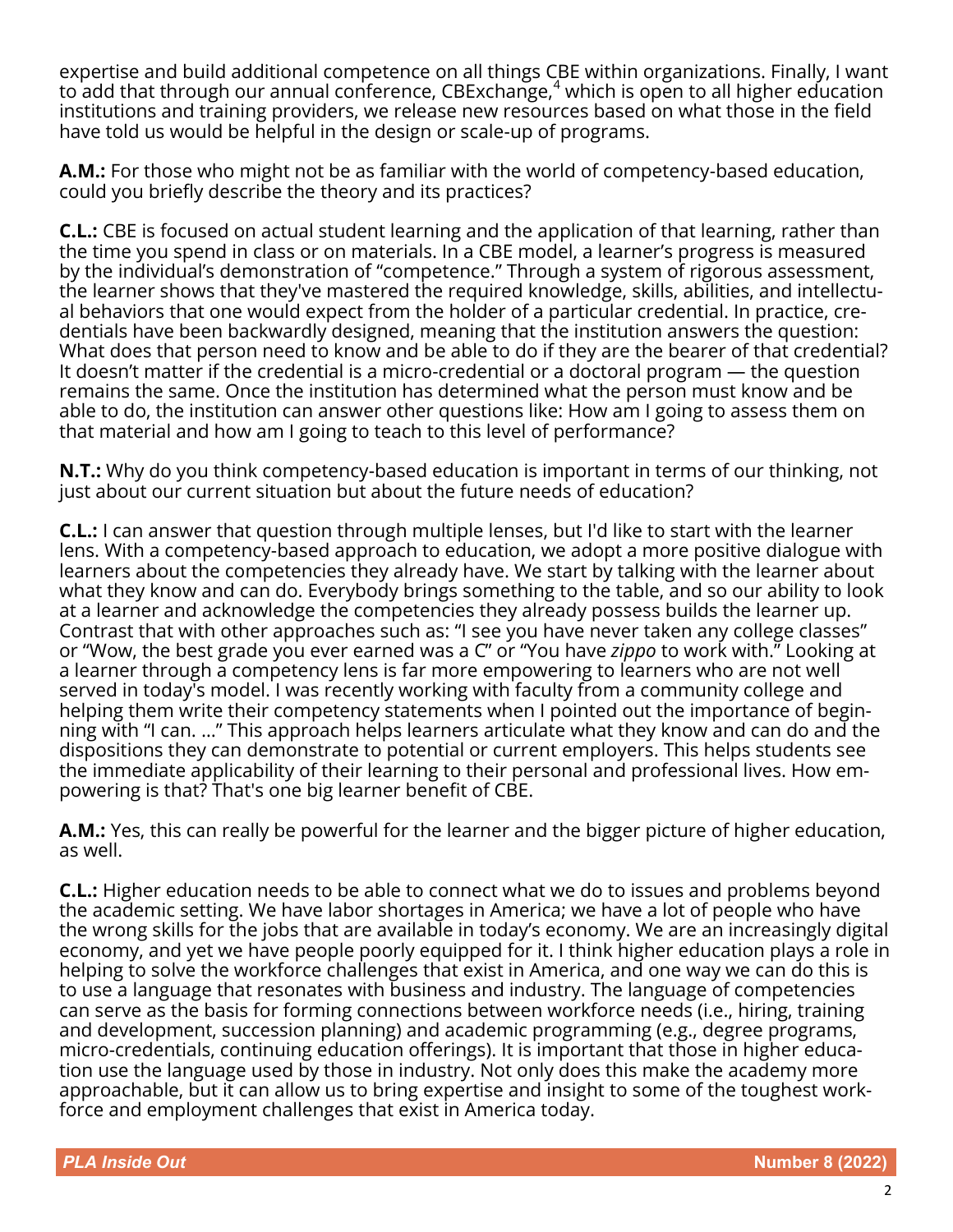**N.T.:** All of this continues to touch on the validation of learning and skills.

**C.L.:** Yes, higher education institutions should be validators of learning. A tremendous amount of training and education is happening in our military, in community and civic organizations, and our workplaces. The academy isn't the only sector to "deliver" knowledge. But higher education institutions play an important role in validating what learning experiences rise to the college credit level. CBE has the potential to help institutions really think about this responsibility as validators because programs must transparently articulate what a successful demonstration of competence looks like!

**A.M.:** I want to return for a moment to that great technical term (!), "zippo," that you used a few minutes ago and what amounts to CBE as an empowering orientation to students and workers. Acknowledging someone knows something becomes part of our role in higher education. It's such a student/person-centered orientation.

**C.L.:** Absolutely. I want to say that this is a place in which PLA (prior learning assessment) and CBE have a lot of similarities. In a CBE program I previously built, students started with an assessment center designed to objectively assess a learner's knowledge, skills, abilities, and intellectual behaviors based on 15 workforce essential competencies most desired by employers. We used the student's performance as the basis for a personalized learning journey  $\rule{1em}{0.15mm}$  a CBE learning journey. This approach allowed us to recognize preexisting competencies and identify gaps in needed areas. It was, in essence, a PLA start to the competency-based program. Other schools might use a pretest before they start a competency to determine what part of the competency a student already knows and can do, and where missing components need to be taught. Most adult learners — at least those I have known — have a lot of skills and abilities but may not have the knowledge that undergirds *why* they do what they do; or they have a really well-trained *gut*, but they don't have the knowledge piece that backs up that gut. So, when the gut fails them and they try something and it doesn't work, they sometimes don't have an ability to figure out another tool they could use because they lack the knowledge behind their skill sets. If a higher education institution can acknowledge what the person knows and can do, then couple it with a personalized pathway to develop the needed competencies, it will be helpful to learners seeking personal and professional development.

For example, I have taught conflict management courses in the past, and students may know that there are two or three methods for solving conflict, but they may have never heard of the Thomas-Kilmann Conflict Mode Instrument. $^5$  They may not know there are five methods for handling conflict or what situation merits which approach. So I can teach them these theoretical frameworks that undergird what they already know and do. I never want to dismiss what a student already brings to the table but I want to really pull from what I see as the interplay between PLA and CBE. Some synergies between the two would be great for institutions to leverage.

**A.M.:** Yes, the "synergy" of helping somebody recognize what they already know *and* complementing that with new learning; for example, becoming aware of a different language, a different way of approaching something that does not negate what they have but actually can supplement it to make it that much fuller and richer.

**C.L.:** Finding the best way to complement is the key. Institutions seeking to leverage PLA in CBE designs need to be mindful of PLA policies and structures and accommodate for this in the CBE program design. For example, it's common for a learner to have some of the course content but not the entire course. C-BEN works with institutions to think about how to modularize content so that students can bypass or complete more quickly that content where there is prior learning while unlocking new content or the portion of the course that a student doesn't have. By acknowledging what the learner already knows and can do, learners can accelerate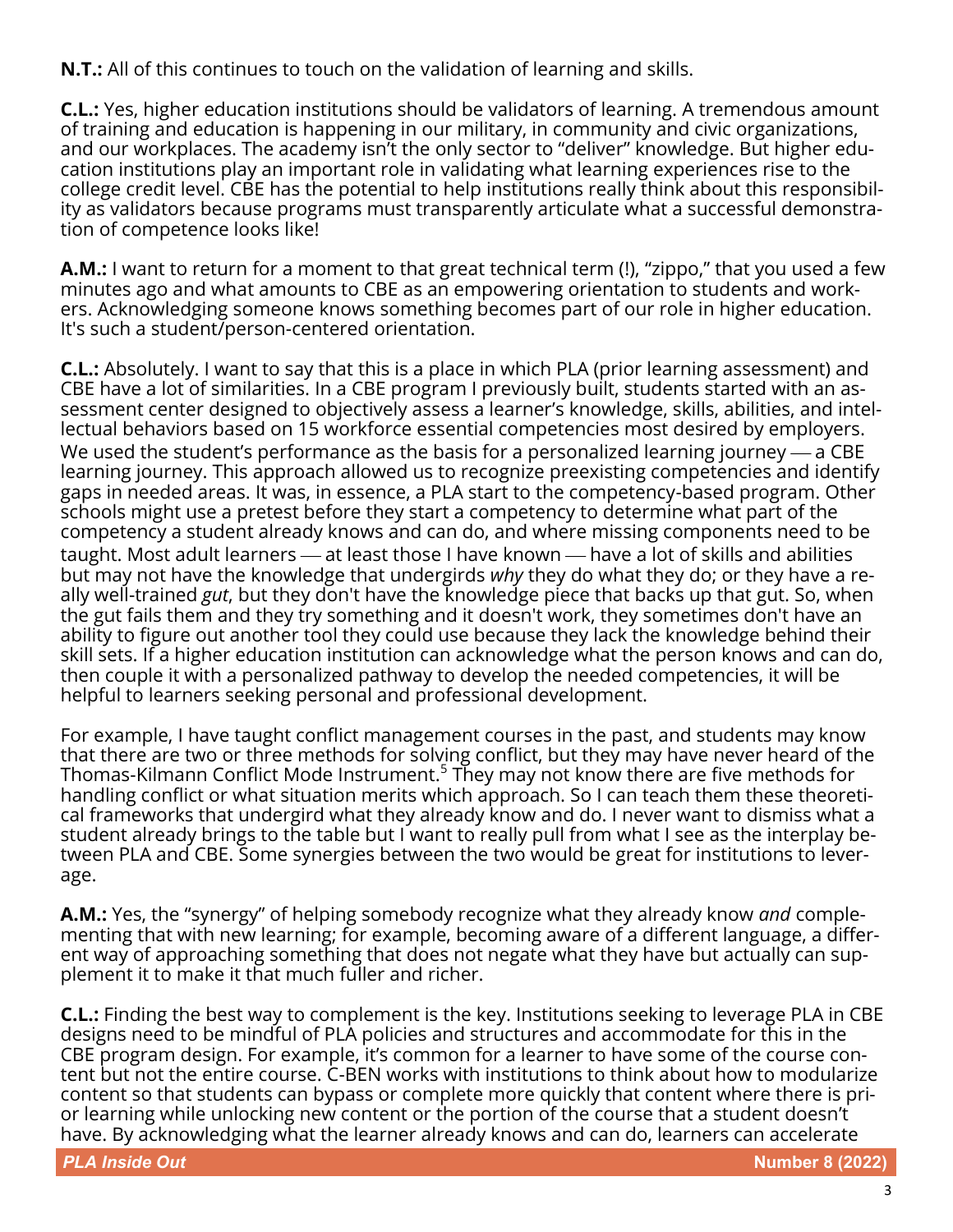their journey. When PLA is paired with competency-based models, institutions can help the student fill in the gaps so that, in the end, the student will have the knowledge, skills, abilities, and intellectual behaviors she/he needs for that credential — but the learning journey starts with where the student is right now. So, of course, each student's journey would be somewhat different based on what that student brings to the table. Not all institutions leverage PLA in their CBE programs, and some are actually prohibited by regulations from doing so, but those that use PLA are able to acknowledge the competencies learners are able to demonstrate and can customize the learning journey with modularized content to support that individual learner.

**N.T.:** I wonder if we could return to the question of the attraction to and power of this CBE model, this overall approach to higher education today. There is so much that is going on with CBE right now. Why do you think this is taking place?

**C.L.:** Part of the answer has to do with philanthropic investment. Organizations like the Bill & Melinda Gates Foundation and the Lumina Foundation have made tremendous investments in this space. And institutional champions like Paul LeBlanc, president of Southern New Hampshire University, raised the visibility of the movement. These organizations and individuals really helped this movement gain attention and traction. There are a host of technologies to support CBE today that did not exist even five years ago. These advancements have allowed schools to innovate beyond the traditional delivery model and deliver a more personalized learning journey. Next, the workplace itself has evolved, as well. Human resources practices are continuing to embrace the use of competencies in their hiring, training, development, and succession planning processes. The conditions are ripe for us to link work-based definitions of competencies to those in higher education. It is the right time for us to use workforce competency needs to influence program content composition. Finally, I'd say we see growth in the field because early pioneers have shared their learnings and best practices. There was the '70s generation that certainly included your work at SUNY Empire, Nan, and Charter Oak State College, Thomas Edison State University, Excelsior College, and Alverno College; then a second generation comprised basically of one pioneer, Western Governors University. I would say we're in the third generation of CBE today.

**N.T.:** One of the things that we have been experiencing when evaluating workplace learning is a shift in the training model at a lot of organizations. Either because of their size, finances, or immediate needs, organizations moved from offering much more formalized training that required going to a training center or classroom, to a greater focus on learning and a coaching model with learning on the job. And, too, we're finding that companies are developing their performance evaluations from much more of a competency-based perspective — even if they don't name it that way — because that's how they can figure out if employees are ready to move on or have done their job. I wonder if this is how you see it. I just think this way of thinking is more alive in the culture than most people realize. They just don't know how to frame it.

**C.L.:** Yes, I believe that's true. I often hear people say at meetings that employers don't know what competencies are. This frustrates me because I do not buy that! Employers know and can talk in competency terms. From job postings, job descriptions, performance reviews, and training and development offerings, employers use competencies. Where I think higher education can help employers is in the area of assessment. Remember the earlier conversation about higher education as a validator? Why aren't we partnering with employers to validate on-thejob learning and describe it in a way that would make sense to both higher education and industry? Again, I believe employers understand this model and have "competencies" as the language in their organization even if it's not labeled as such.

**A.M.:** Can you give us some particularly imaginative examples of ways in which the competency -based education framework has been used in different institutions?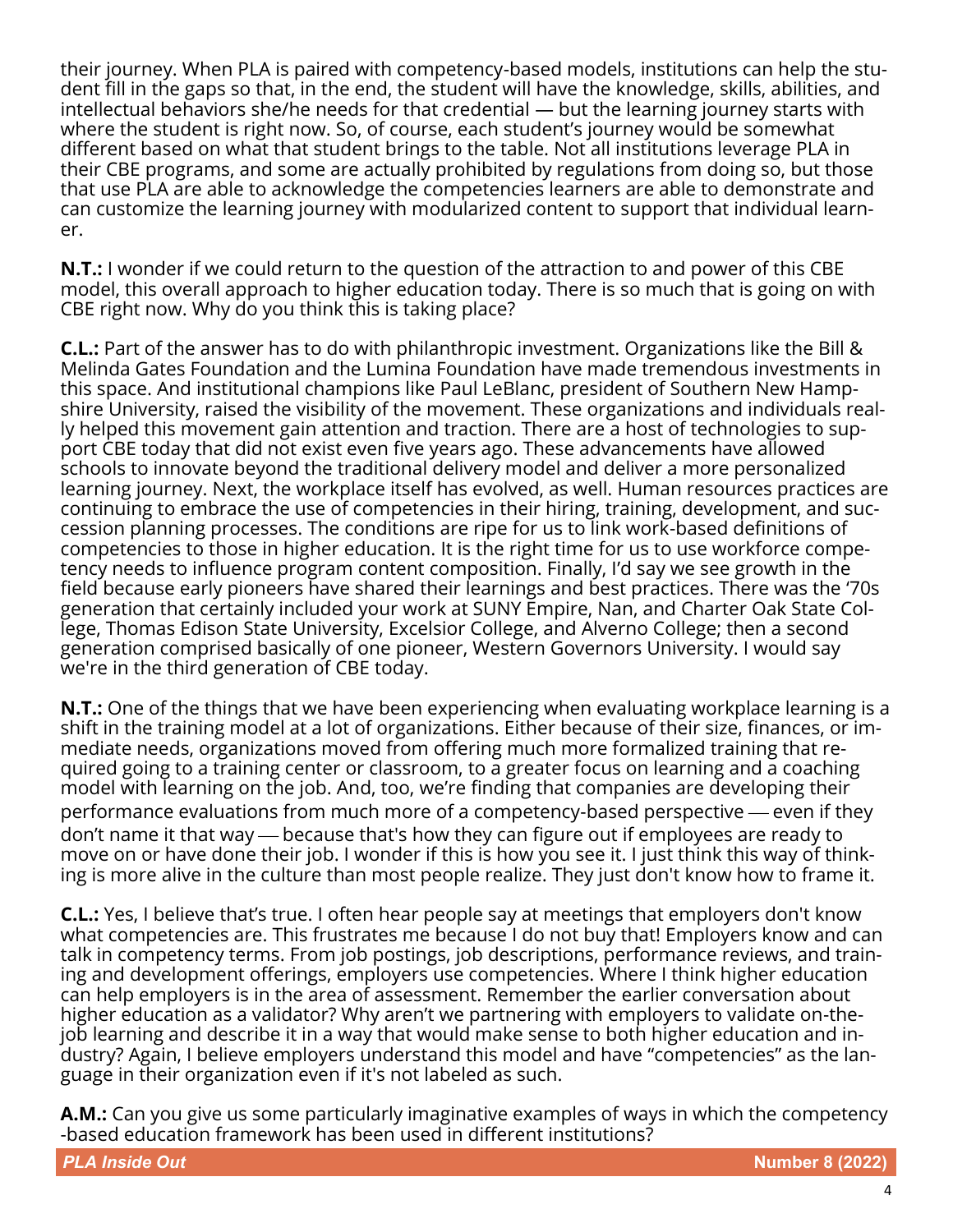**C.L.:** I mentioned earlier the assessment center we set up at my previous institution, Lipscomb University. There, learners were assessed on 15 core workforce essential competencies. These competencies aligned to what a Fortune 100 employer in the area was looking for in their employees. So, we began running our assessment centers as part of a performance development and succession planning project with their organization's leaders. We went into their work environment and assessed their midlevel managers on these competencies. Many of these managers were people who had worked their way up in the organization and had no postsecondary degree. We prepared reports not just for the employee, but for the employer, based on how they performed in our assessment center. We met with employees to share their assessment results. These results were beneficial to the employer, but they also helped these employees in terms of college credit and the ability to leverage the assessment in the completion of a credential at our institution. Through this employer partnership, we were able to create development plans for employees, not in a punitive way, but in a way that could help them develop new competencies that would be needed for the next managerial level. This employer project leveraged both PLA and CBE to benefit all the stakeholders: the university, the employer, and the employee-learner.

We also worked with a large regional bank to make our competency development courses available to small business loan clients. The bank had found that many of their small business clients would default on loans because they didn't have the business skill sets to succeed. So, we designed competency-based classes for the bank that they offered to their small business loan holders. When people took these competency-based courses, they had the option to transcript the course for college credit, but more importantly, it allowed the small business owners to develop skill sets that they did not have. In the end, the bank had more competent loan holders who were leading thriving small businesses.

There are many employer-based projects like these taking place at institutions around the country. We could, for example, talk about how CBE has been used in Texas; in particular, Carlos Rivers [operations research analyst] has done a great job at Texas A&M University-Commerce collecting data on how much more quickly and at a lower cost a student there can complete a high-quality CBE credential.<sup>6</sup> They're having significant results. Another key example is Brandman University's work with Guild Education [a company that partners with employers to arrange education benefits and tuition reimbursement to employees] to offer programs to The Walt Disney Company $^7$  and Walmart. $^8$  You may want to take a look at C-BEN's Employer Engagement Toolkit,<sup>9</sup> which was written by our institutional members to help others seeking to build dynamic partnerships with businesses. Part of what we're trying to do is to surface across the whole field — what is happening. There are many institutional cases and research studies such as these that exist. We all need to become more aware of them.

**N.T.:** We wonder if we could now turn to the policy dimension. How do we start to reframe our policies regarding the inclusion of CBE as a valuable approach to learning?

**C.L.:** As I mentioned earlier, one policy that comes to mind right away is federal financial aid. Federal financial aid only pays for new learning and I totally get that, but helping students pay the fees that institutions charge to administer a PLA evaluation or transcript a PLA evaluation for course credit could save a single learner thousands of dollars in tuition. Often, students can't pay these fees out of pocket so they just enroll in a class and pay tuition so that they can have aid to pay the bill. Isn't that shortsighted? Can't we find a solution to this problem so we can save federal aid?

Competency-based programs need a new way to administer financial aid that's not tied to the course or credit-hour structure. C-BEN has long advocated the U.S. Congress for a CBE demonstration project so we can test and demonstrate a new financial aid model based on competencies. This demonstration would put guardrails in place so institutions can innovate around a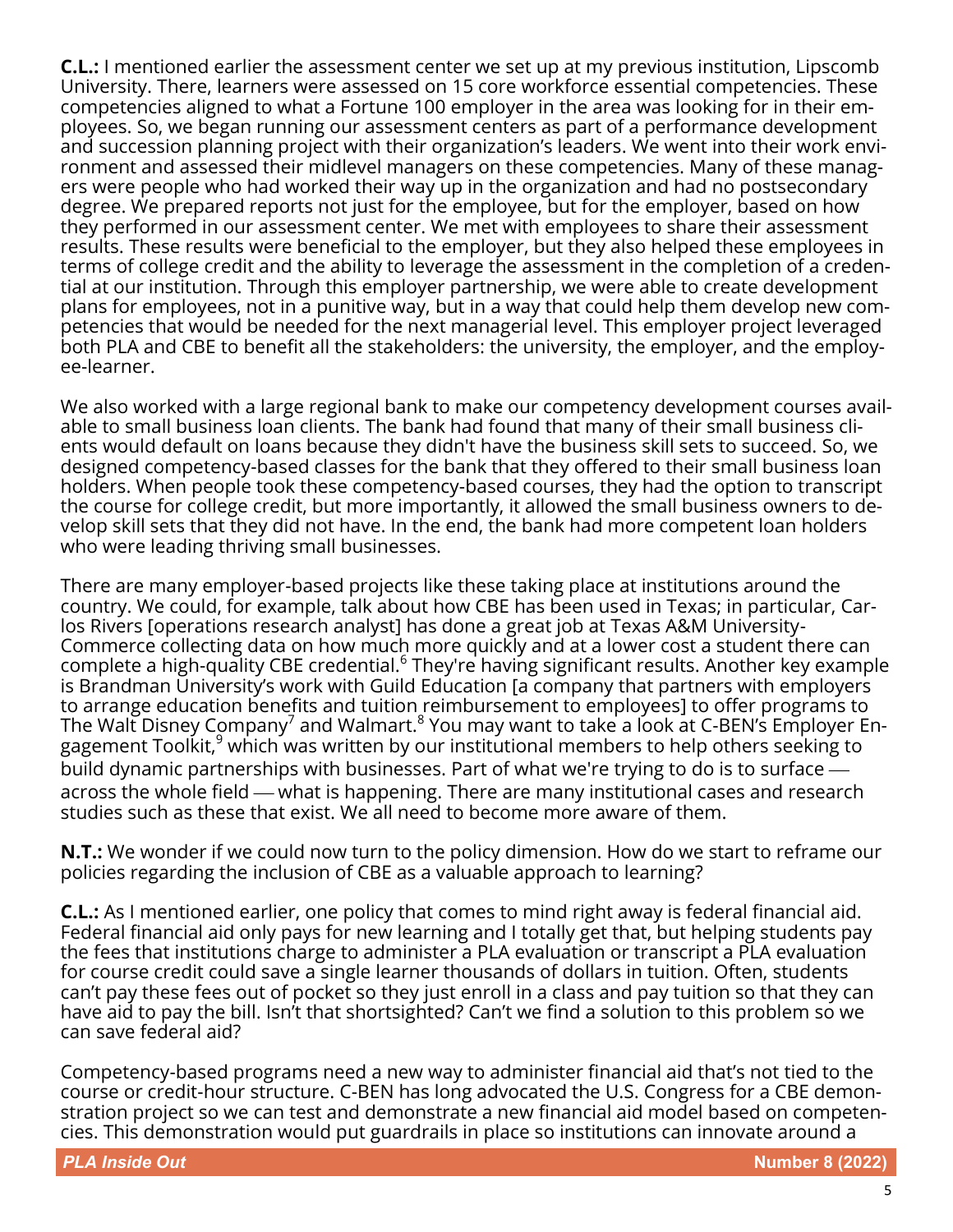new financial aid model.

On a state level, there are many policy barriers to CBE's full implementation. As one example, think about the number of licensure programs that require a certain number of clock hours in order to earn or renew one's license. Just because someone has completed or sat through 16 hours of continuing education coursework does not mean the individual is more competent than when they started the course. It just means they sat there for 16 hours. We need to change the way states think about licensure. In the same way, the number of years on a job does not determine competence either.

**A.M.:** It really does seem as if the very legitimacy of competency-based education — and PLA, as well — rests on the issue of academic quality. If the distinction between years on the job and knowledge/skills gained isn't addressed, I think all of the work we are trying to do is really undercut in significant ways.

**C.L.:** Academic quality is at the core of C-BEN's mission. It's the reason we released the Quality Framework for Competency-Based Education Programs<sup>3</sup> at the time that we did. When we initially started drafting this work in 2015, we decided that we wouldn't attempt a quality framework until about 2020 so that institutions could have about five years to experiment with different models of competency-based education. As you know, there are many different approaches out there; there's no one prescribed approach, so don't believe it if somebody tells you that their institution has the one right way to do CBE! Many models are providing data to illustrate their efficacy. We thought this five-year space would let people experiment and prove what models really worked. But there was a significant risk that poorly designed programs might harm learners. Academic leaders wanted to know what a well-designed program should look like, so we assembled quality experts and our institutional members to accelerate the creation of a quality framework. We released the "Quality Framework for Competency-Based Education Programs" document in September 2017. Today, institutions use this framework as they build programs and C-BEN assesses these programs as part of a quality assurance program. Now, people know of the framework and realize a quality program will, for example, include our Eight Elements of Quality. $3$ 

**N.T.:** As I think you know, I've actually analyzed the framework, and it could be used for *any* program whether it is competency-based or not. In fact, I shared it with our deans here at SUNY Empire State College as a way to look at the quality of our programs. I always tell people that three elements are critical to any PLA program: quality, integrity, and equity. The quality elements are such an important thread to help people understand that what we are doing is not going out somewhere in left field! The process and its outcomes have standards that, in many cases, so-called traditional education lacks. Have you found that institutions are using the quality framework even beyond their CBE programs? Could it be that the CBE program is taking the lead in showing what quality is about?

**C.L.:** I'll be honest and say that a lot of times when I do quality assurance or design workshops, people say that all of their programs, including traditional offerings, already meet these principles and standards — that they already have these quality standards in place. I often push back because if we were being honest with one another, most faculty and administrators will admit that they do not know for sure that somebody has developed every one of the competencies or even learning outcomes that are in an academic program. Do we believe that an assessment created by a teacher on her commute to work the same day the assessment is administered is explicitly tied to the competencies and performance indicators specified in the program's competency map? Do we honestly believe there is no variation in the competencies of learners based on the course instructor? In the institutions where I've worked, there is a lot of variability in the academic process. CBE strives to remove this variation in outcomes and keep learning expectations constant. I think this requires us to hold ourselves to a set of standards that are

*PLA Inside Out* **Number 8 (2022)**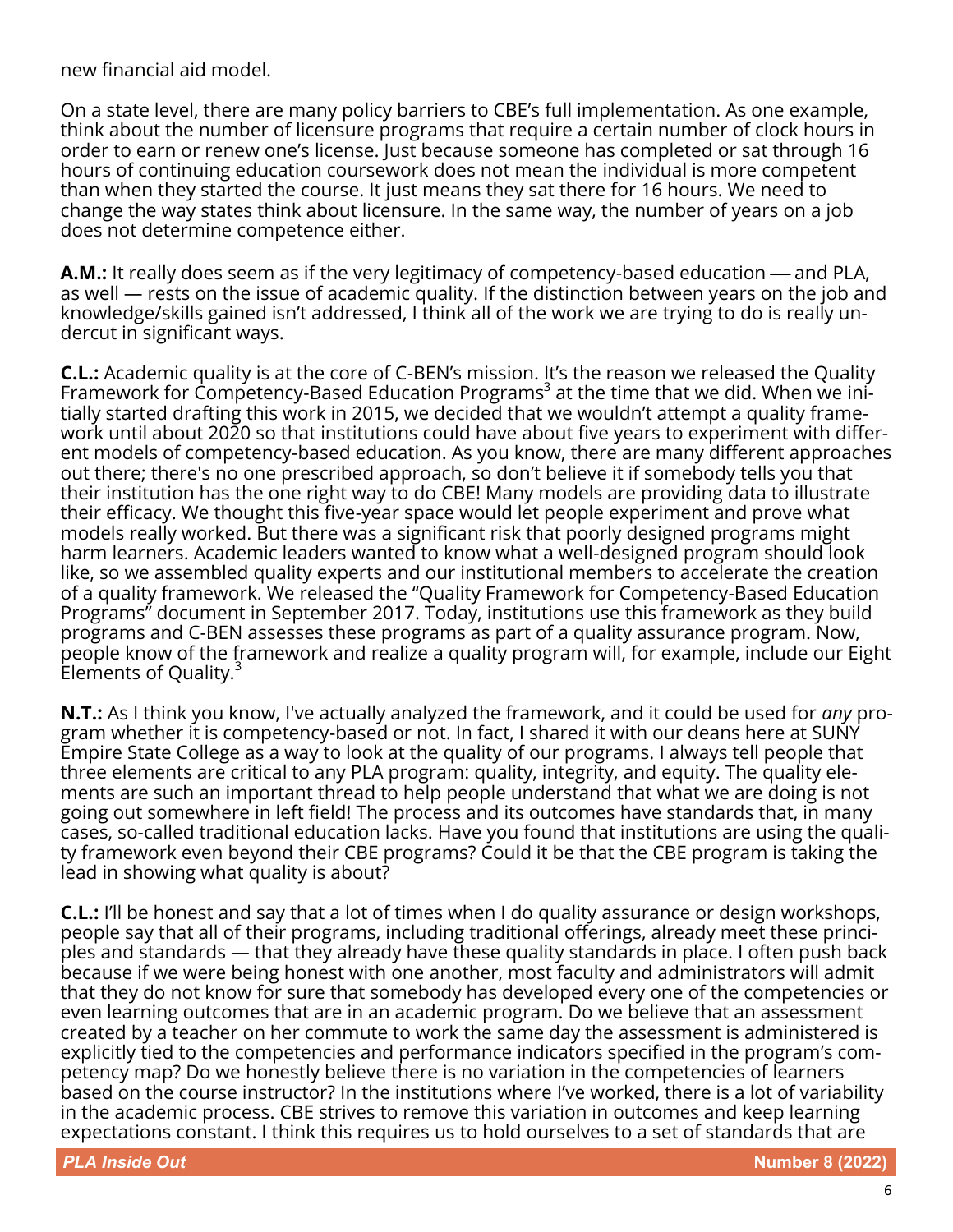actually higher than what we do now. This is why CBE programs can be a quality model for the rest of the institution.

**A.M.:** This really shows how what I think of as a "movement" — whether focused on PLA or CBE  $-$  is really about changing the basic ways we think about *learning*, whether the learning occurs within a classroom or at a workplace or in a community center. It's one of the reasons that it's quite a radical thing.

**C.L.:** It's not just the learning. It's also about making sure the assessment of the learning is at the right cognitive and behavioral levels and that the learning journey has resulted in the student being able to demonstrate the required competency in an authentic, performance-based manner. Though CBE programs are typically agnostic about the source of the learning, we want to make sure the learner can, in fact, demonstrate the required competencies at the appropriate level.

**A.M.:** Both of you have been so much more fully involved in competency-based education than I have, but I am so struck by the similarities that have come up in this discussion between PLA and CBE. It seems that any person who is arguing for the significance — for the power and validity of prior experiential learning — would be using almost the same words! So, I want to go back not only to the similarities but to some of the differences between thinking about competency-based education and PLA. Are they important for us to recognize?

**C.L.:** Yes, it's absolutely important not to confuse or conflate the two. They share a great deal in common, including often opposition from the same audience. PLA and CBE recognize that learning can occur in a wide range of places: military, work-based, community organizations, home, and school. CBE provides the curricular pathway for a learner to go from where they are today to possessing the competencies needed for a particular credential. CBE programs believe all learners can master relevant content if the learning journey is built well. In a recent workshop I facilitated, a tenured faculty member with 32 years of teaching experience told me that he doesn't believe he can teach all of his students to achieve competence. He thinks some students are destined never to succeed. CBE program leaders believe everybody has the ability to achieve the same set of competencies. We, as faculty, may need to change how we teach and how we develop our learners. We may have to hone our teaching competencies and keep digging deeper into our skill sets. We may need to create new tools to better meet a learner's different learning style. We just can't teach the same way for every learner. We must become more responsive to the individual needs of our learners and find the resources to move them to competence. This is directly linked to Nan's focus on "equity." The CBE movement has done a pretty good job of saying that CBE is about the backward design of a well-crafted learning journey that moves all learners to a successful demonstration of the competencies they need. PLA doesn't involve the curriculum needed to move the person beyond what they already know and can demonstrate. So, I think there are ways the two work together — there's real synergy here. Competency-based education programs carefully craft how they can take students from where they are today to where they need to be if they want to earn a particular credential. That's the distinguishing difference between the two.

**N.T.:** I want to interject one little thing that we mentioned before but is so important. It's another shared understanding between CBE and PLA. Both worlds share the belief that the source of the learning, of the skills, does not matter. The goal is to help people gain the credentials they need so that they can be successful.

**C.L.:** It's the credential — and this is crucial — it's the *high-quality* credential. So while I absolutely think that we're seeing signs of CBE becoming more widely accepted, when government entities and philanthropic organizations say something like "our aim is that by a certain date,  $x\%$  of adults should have a credential," it's a little risky for all of us  $-$  a place of real